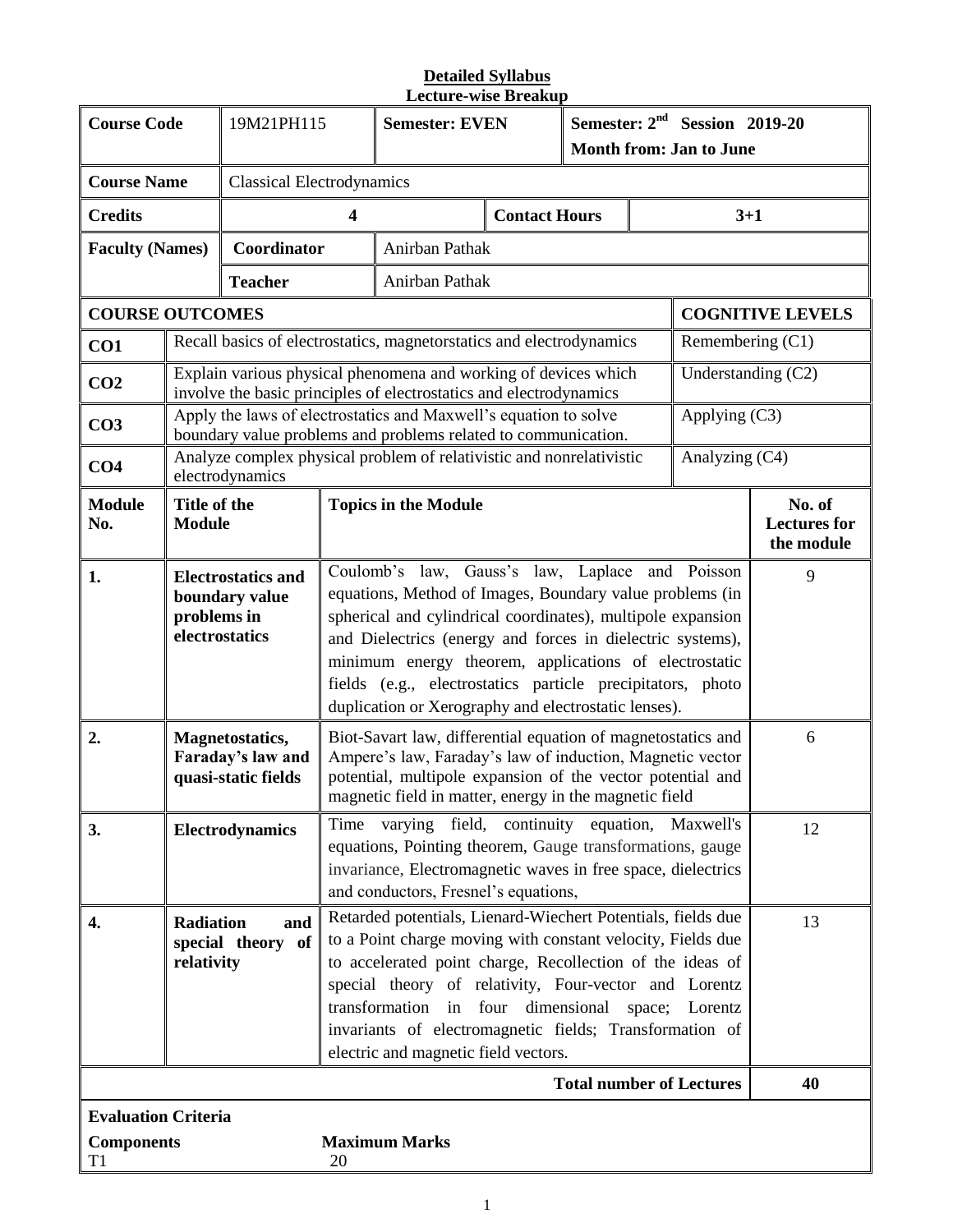| T2           |                                                                                                                                                                                           | 20                                                               |  |  |  |  |  |
|--------------|-------------------------------------------------------------------------------------------------------------------------------------------------------------------------------------------|------------------------------------------------------------------|--|--|--|--|--|
|              | <b>End Semester Examination</b>                                                                                                                                                           | 35                                                               |  |  |  |  |  |
| TA           |                                                                                                                                                                                           | 25 [2 Quiz (10 M), Attendance (10 M) and Cass performance (5 M)] |  |  |  |  |  |
| <b>Total</b> |                                                                                                                                                                                           | <b>100</b>                                                       |  |  |  |  |  |
|              | <b>Recommended Reading material:</b> Author(s), Title, Edition, Publisher, Year of Publication etc. (Text books,<br>Reference Books, Journals, Reports, Websites etc. in the IEEE format) |                                                                  |  |  |  |  |  |
| 1.           | J D Jackson, Classical Electrodynamics, Wiley, New Delhi 2017                                                                                                                             |                                                                  |  |  |  |  |  |
| 2.           | D. J. Griffiths, Introduction to electrodynamics, Pearson (Prentice Hall), New Delhi 2008                                                                                                 |                                                                  |  |  |  |  |  |
| 3.           | T L Chow, Introduction to Electromagnetic Theory: A modern perspective, Jones and Bartlett Learning,<br>New Delhi, 2014                                                                   |                                                                  |  |  |  |  |  |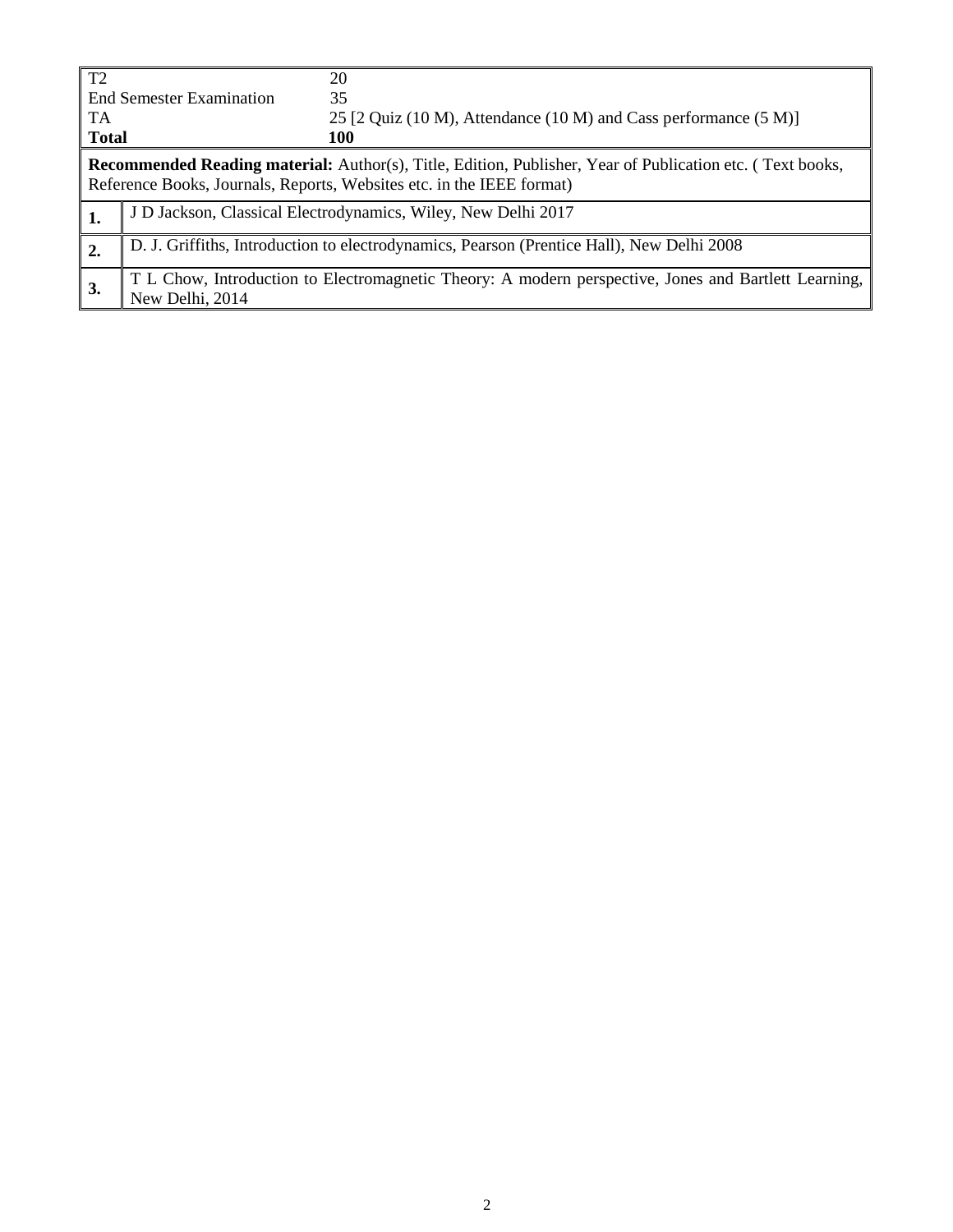| <b>Course Code</b>     |                                                                                                                                                                                                                                                                                                                                                                                                                                                                                                                                                                                                                                                                       | 19M21PH116                          | <b>Semester: Even</b>                                                                                                                                                                          |                                                                                                                                                                                                                                                                                                                                                                             | <b>Semester: II Session 2019 -2020</b> |  |                |                      |                                             |
|------------------------|-----------------------------------------------------------------------------------------------------------------------------------------------------------------------------------------------------------------------------------------------------------------------------------------------------------------------------------------------------------------------------------------------------------------------------------------------------------------------------------------------------------------------------------------------------------------------------------------------------------------------------------------------------------------------|-------------------------------------|------------------------------------------------------------------------------------------------------------------------------------------------------------------------------------------------|-----------------------------------------------------------------------------------------------------------------------------------------------------------------------------------------------------------------------------------------------------------------------------------------------------------------------------------------------------------------------------|----------------------------------------|--|----------------|----------------------|---------------------------------------------|
|                        |                                                                                                                                                                                                                                                                                                                                                                                                                                                                                                                                                                                                                                                                       |                                     | <b>Month from: January to June</b>                                                                                                                                                             |                                                                                                                                                                                                                                                                                                                                                                             |                                        |  |                |                      |                                             |
| <b>Course Name</b>     |                                                                                                                                                                                                                                                                                                                                                                                                                                                                                                                                                                                                                                                                       | Atomic, Molecular and Laser Physics |                                                                                                                                                                                                |                                                                                                                                                                                                                                                                                                                                                                             |                                        |  |                |                      |                                             |
| <b>Credits</b>         |                                                                                                                                                                                                                                                                                                                                                                                                                                                                                                                                                                                                                                                                       |                                     | 4                                                                                                                                                                                              |                                                                                                                                                                                                                                                                                                                                                                             | <b>Contact Hours</b>                   |  |                | $3 + 1$              |                                             |
| <b>Faculty (Names)</b> |                                                                                                                                                                                                                                                                                                                                                                                                                                                                                                                                                                                                                                                                       | Coordinator                         |                                                                                                                                                                                                | Dr Navneet K Sharma                                                                                                                                                                                                                                                                                                                                                         |                                        |  |                |                      |                                             |
|                        |                                                                                                                                                                                                                                                                                                                                                                                                                                                                                                                                                                                                                                                                       | <b>Teacher</b>                      |                                                                                                                                                                                                | Dr Navneet K Sharma                                                                                                                                                                                                                                                                                                                                                         |                                        |  |                |                      |                                             |
| <b>COURSE OUTCOMES</b> |                                                                                                                                                                                                                                                                                                                                                                                                                                                                                                                                                                                                                                                                       |                                     |                                                                                                                                                                                                |                                                                                                                                                                                                                                                                                                                                                                             |                                        |  |                |                      | <b>COGNITIVE LEVELS</b>                     |
| CO <sub>1</sub>        |                                                                                                                                                                                                                                                                                                                                                                                                                                                                                                                                                                                                                                                                       |                                     | Recall basics of one, two and many electron systems. Normal &<br>anomalous Zeeman, Paschen-Back and Stark effects; L-S and J-J<br>coupling schemes. Hartree-Fock approximation                 |                                                                                                                                                                                                                                                                                                                                                                             |                                        |  |                | Remembering (C1)     |                                             |
| CO <sub>2</sub>        | molecules                                                                                                                                                                                                                                                                                                                                                                                                                                                                                                                                                                                                                                                             |                                     | Explain Born-Oppenheimer approximation. States for hydrogen<br>molecule and molecular ion $(H_2, H_2+)$ . Term symbol for simple                                                               |                                                                                                                                                                                                                                                                                                                                                                             |                                        |  |                | Understanding $(C2)$ |                                             |
| CO <sub>3</sub>        |                                                                                                                                                                                                                                                                                                                                                                                                                                                                                                                                                                                                                                                                       |                                     |                                                                                                                                                                                                | Apply concepts of rotational spectra, vibrational spectra, electronic<br>spectra of diatomic molecules; Franck-Condon principle. Raman<br>spectra. Electron Spin Resonance. Nuclear Magnetic Resonance                                                                                                                                                                      |                                        |  |                | Applying $(C3)$      |                                             |
| CO <sub>4</sub>        |                                                                                                                                                                                                                                                                                                                                                                                                                                                                                                                                                                                                                                                                       |                                     | Analyze spontaneous and stimulated emissions in laser; optical<br>pumping population inversion, rate equations. Different laser systems<br>like Ruby, He-Ne, CO <sub>2</sub> and Nd:YAG lasers |                                                                                                                                                                                                                                                                                                                                                                             |                                        |  | Analyzing (C4) |                      |                                             |
| <b>Module</b><br>No.   | Title of the<br><b>Module</b>                                                                                                                                                                                                                                                                                                                                                                                                                                                                                                                                                                                                                                         |                                     |                                                                                                                                                                                                | <b>Topics in the Module</b>                                                                                                                                                                                                                                                                                                                                                 |                                        |  |                |                      | No. of<br><b>Lectures for</b><br>the module |
| 1.                     |                                                                                                                                                                                                                                                                                                                                                                                                                                                                                                                                                                                                                                                                       | <b>Atomic Physics</b>               |                                                                                                                                                                                                | Hydrogen atom and other one electron systems, two<br>electron systems, many electron systems, spin-orbit term,<br>intensity of fine structure lines. Effect of magnetic and<br>electric fields: Normal and anomalous Zeeman, Paschen-<br>Back and Stark effects. Interaction energy in L-S and J-J<br>coupling schemes, Lande interval rule. Hartree-Fock<br>approximation. |                                        |  |                |                      | 10                                          |
| $\overline{2}$         |                                                                                                                                                                                                                                                                                                                                                                                                                                                                                                                                                                                                                                                                       | Molecular Structure                 |                                                                                                                                                                                                | Molecular<br>electronic<br>Born-Oppenheimer<br>states.<br>approximation. States for hydrogen molecule and molecular<br>ion $(H_2, H_2)$ . Spectroscopic terms symbol for simple<br>molecules.                                                                                                                                                                               |                                        |  |                |                      | 8                                           |
| 3.                     | Rotational spectra of diatomic molecules-rigid and non-<br>Molecular Spectra<br>rigid rotors, isotope effect, Vibrational spectra of<br>diatomic molecules- harmonic and anharmonic vibrators,<br>Intensity of spectral lines, dissociation energy, vibration-<br>rotation<br>spectra,<br>Electronic<br>spectra<br>of<br>diatomic<br>molecules-vibrational structure of electronic transitions.<br>Rotational structure of electronic bands (Fine structure)-<br>P,Q, R branches, Fortrat diagram. Intensities in electronic<br>bands-The Franck-Condon principle. Raman spectra, X-<br>ray emission spectra. Electron Spin Resonance. Nuclear<br>Magnetic Resonance. |                                     |                                                                                                                                                                                                |                                                                                                                                                                                                                                                                                                                                                                             | 14                                     |  |                |                      |                                             |
| 4.                     | Lasers                                                                                                                                                                                                                                                                                                                                                                                                                                                                                                                                                                                                                                                                |                                     |                                                                                                                                                                                                | Introduction to Laser and Maser, spontaneous and<br>stimulated emissions, Einstein A & B coefficients, optical<br>pumping, population inversion, rate equations, modes of<br>resonators and coherence length, Ruby, He-Ne, CO <sub>2</sub> and                                                                                                                              |                                        |  |                |                      | 8                                           |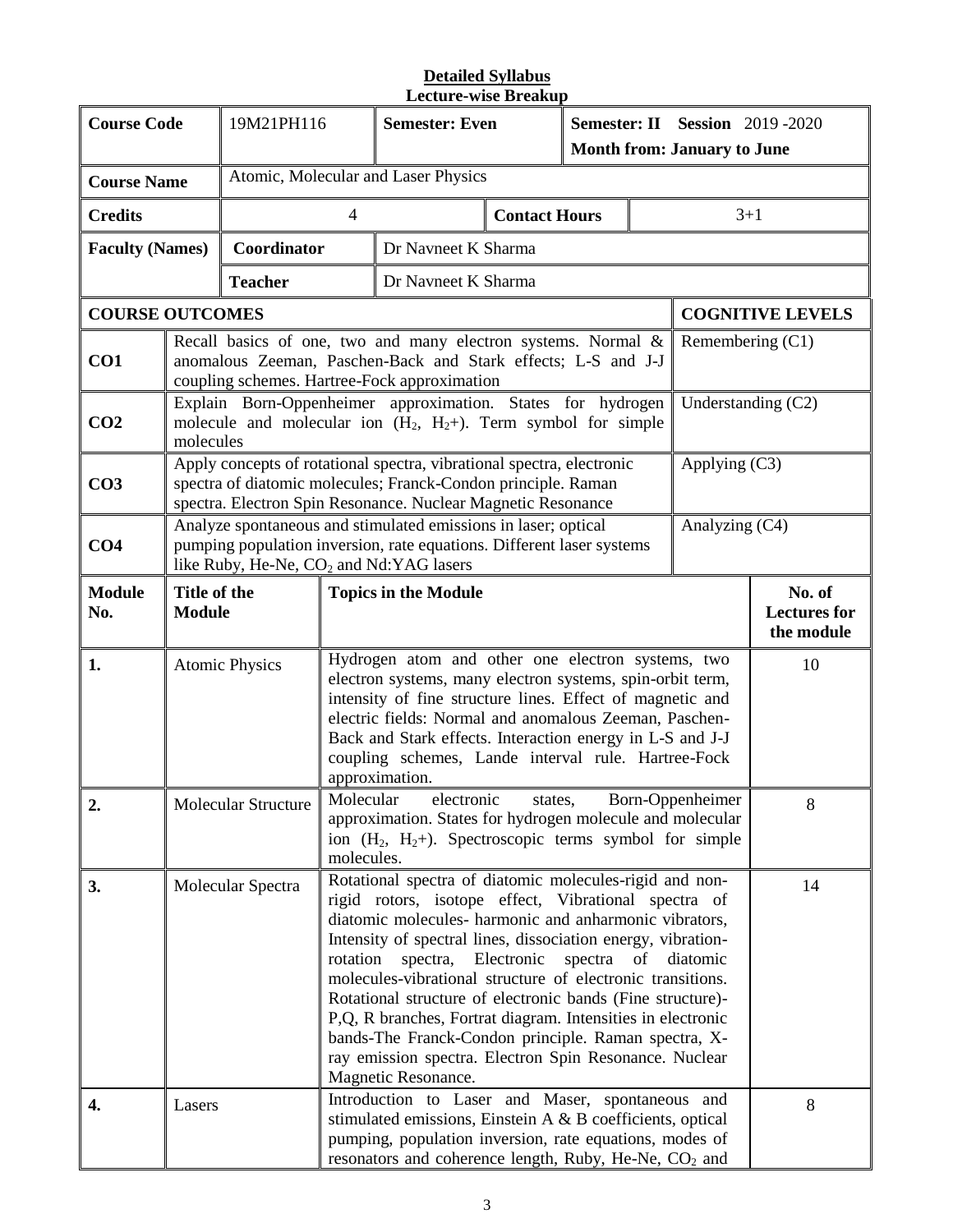|                |                                                                                                                      |                                 | Nd:YAG lasers.                                                                                                                                                                     |    |  |  |  |  |
|----------------|----------------------------------------------------------------------------------------------------------------------|---------------------------------|------------------------------------------------------------------------------------------------------------------------------------------------------------------------------------|----|--|--|--|--|
|                |                                                                                                                      |                                 | <b>Total number of Lectures</b>                                                                                                                                                    | 40 |  |  |  |  |
|                | <b>Evaluation Criteria</b>                                                                                           |                                 |                                                                                                                                                                                    |    |  |  |  |  |
|                | <b>Components</b>                                                                                                    |                                 | <b>Maximum Marks</b>                                                                                                                                                               |    |  |  |  |  |
| T <sub>1</sub> |                                                                                                                      |                                 | 20                                                                                                                                                                                 |    |  |  |  |  |
| T <sub>2</sub> |                                                                                                                      |                                 | 20                                                                                                                                                                                 |    |  |  |  |  |
|                |                                                                                                                      | <b>End Semester Examination</b> | 35                                                                                                                                                                                 |    |  |  |  |  |
| TA             |                                                                                                                      |                                 | 25 [2 Quiz (10 M), Attendance (10 M) and Cass performance (5 M)]                                                                                                                   |    |  |  |  |  |
| <b>Total</b>   |                                                                                                                      |                                 | 100                                                                                                                                                                                |    |  |  |  |  |
|                |                                                                                                                      |                                 |                                                                                                                                                                                    |    |  |  |  |  |
|                |                                                                                                                      |                                 | Recommended Reading material: Author(s), Title, Edition, Publisher, Year of Publication etc. (Text books,<br>Reference Books, Journals, Reports, Websites etc. in the IEEE format) |    |  |  |  |  |
| 1.             | Physics of Atoms and Molecules by B. H. Bransden and C. J. Jochain (2 <sup>nd</sup> Ed., Pearson Education,<br>2003) |                                 |                                                                                                                                                                                    |    |  |  |  |  |
| 2.             |                                                                                                                      |                                 | Atomic Spectra and Atomic Structure by G. Herzberg (Dover Publications, 2003)                                                                                                      |    |  |  |  |  |
| 3.             |                                                                                                                      |                                 | Atoms, Molecules and Photons by W. Demtroder (Springer, 2006)                                                                                                                      |    |  |  |  |  |
| 4.             | Fundamentals of Molecular Spectroscopy by C. N. Banwell (McGraw Hill, 1983)                                          |                                 |                                                                                                                                                                                    |    |  |  |  |  |
| 5.             |                                                                                                                      |                                 | Basic atomic & Molecular Spectrocopy by J. M. Hollas (Royal Society of Chemistry, 2002)                                                                                            |    |  |  |  |  |
| 6.             | Principles of Lasers by O. Svelto (5 <sup>th</sup> Ed., Springer, 2010)                                              |                                 |                                                                                                                                                                                    |    |  |  |  |  |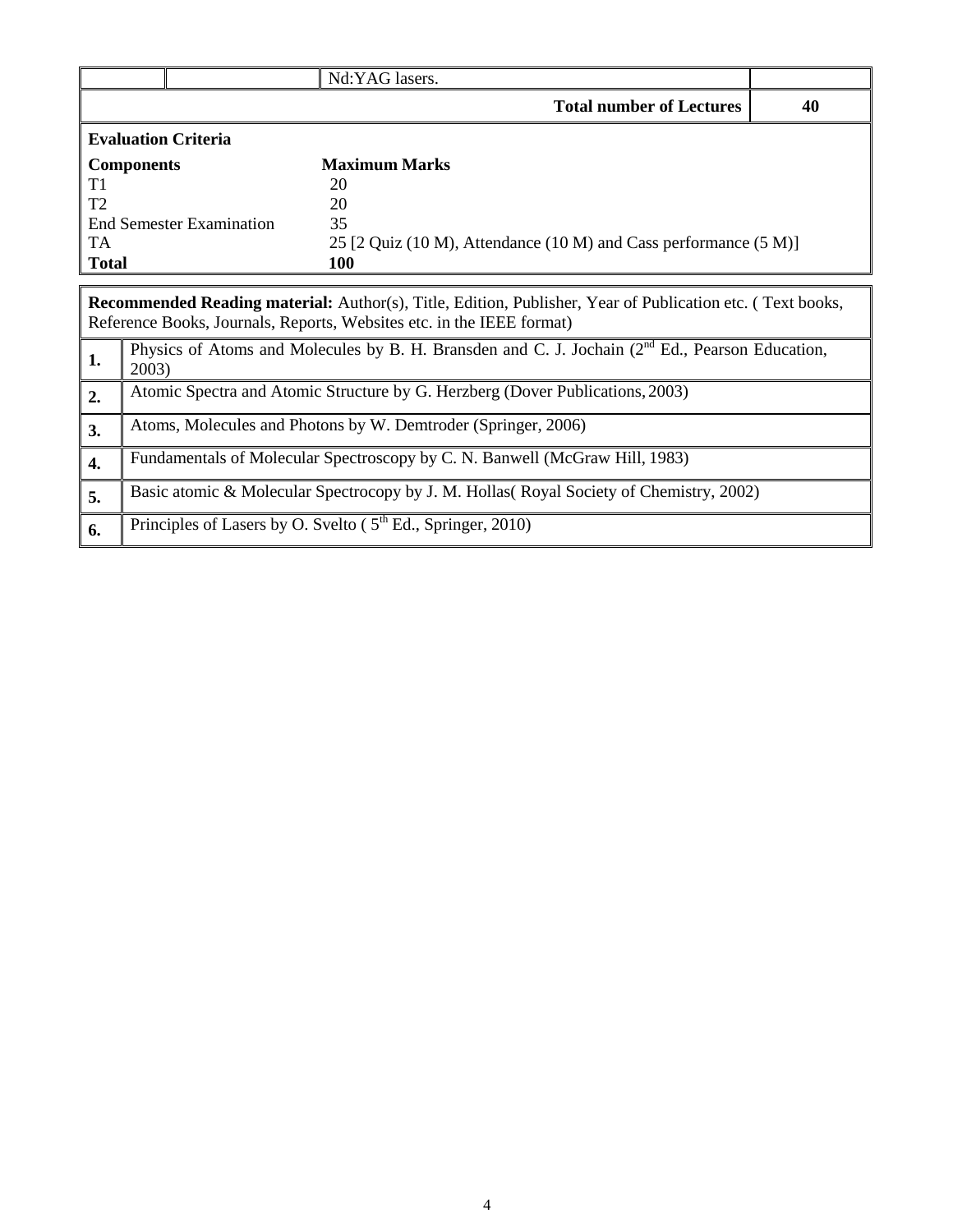|                                                                                                                                                                                                                                                   | <b>Course Code</b>                                             |                                              | 19M21PH117<br><b>Semester: Even</b>                                                                                                                                                                                                                                        |                                                                                                                                                                                       |                      | <b>Semester:</b> $2nd$<br>2019-2020 Session |                                    |                                             |                         |
|---------------------------------------------------------------------------------------------------------------------------------------------------------------------------------------------------------------------------------------------------|----------------------------------------------------------------|----------------------------------------------|----------------------------------------------------------------------------------------------------------------------------------------------------------------------------------------------------------------------------------------------------------------------------|---------------------------------------------------------------------------------------------------------------------------------------------------------------------------------------|----------------------|---------------------------------------------|------------------------------------|---------------------------------------------|-------------------------|
|                                                                                                                                                                                                                                                   |                                                                |                                              |                                                                                                                                                                                                                                                                            |                                                                                                                                                                                       |                      |                                             | <b>Month from: January to June</b> |                                             |                         |
| <b>Course Name</b>                                                                                                                                                                                                                                |                                                                | <b>Statistical Mechanics</b>                 |                                                                                                                                                                                                                                                                            |                                                                                                                                                                                       |                      |                                             |                                    |                                             |                         |
| <b>Credits</b>                                                                                                                                                                                                                                    |                                                                |                                              | $\overline{\mathbf{4}}$                                                                                                                                                                                                                                                    |                                                                                                                                                                                       | <b>Contact Hours</b> |                                             |                                    | $3 + 1$                                     |                         |
| <b>Faculty (Names)</b>                                                                                                                                                                                                                            |                                                                | Coordinator                                  |                                                                                                                                                                                                                                                                            | Dr. Navendu Goswami                                                                                                                                                                   |                      |                                             |                                    |                                             |                         |
|                                                                                                                                                                                                                                                   |                                                                | <b>Teacher</b>                               |                                                                                                                                                                                                                                                                            | Dr. Navendu Goswami                                                                                                                                                                   |                      |                                             |                                    |                                             |                         |
| <b>COURSE OUTCOMES</b>                                                                                                                                                                                                                            |                                                                |                                              |                                                                                                                                                                                                                                                                            |                                                                                                                                                                                       |                      |                                             |                                    |                                             | <b>COGNITIVE LEVELS</b> |
| CO1                                                                                                                                                                                                                                               |                                                                | <b>Statistical Mechanics.</b>                |                                                                                                                                                                                                                                                                            | Define the basic laws and parameters related to Thermodynamics and                                                                                                                    |                      |                                             |                                    |                                             | Remember Level (C1)     |
| CO <sub>2</sub>                                                                                                                                                                                                                                   |                                                                | Systems and Ensembles.                       |                                                                                                                                                                                                                                                                            | Explain the concepts of different Thermodynamic and Statistical                                                                                                                       |                      |                                             |                                    |                                             | Understand Level (C2)   |
| CO <sub>3</sub>                                                                                                                                                                                                                                   |                                                                | conclude its properties.                     |                                                                                                                                                                                                                                                                            | Apply the concepts of Thermodynamics and Statistical ensembles to                                                                                                                     |                      |                                             |                                    |                                             | Apply Level $(C3)$      |
| CO <sub>4</sub>                                                                                                                                                                                                                                   |                                                                | distribution functions and phase transition. |                                                                                                                                                                                                                                                                            | Evaluating the behavior of equilibrium, non-equilibrium or a random<br>process on the basis of suitable thermodynamic parameters,                                                     |                      |                                             |                                    |                                             | Evaluate Level (C5)     |
| <b>Module</b><br>No.                                                                                                                                                                                                                              | Title of the<br><b>Module</b>                                  |                                              | <b>Topics in the Module</b>                                                                                                                                                                                                                                                |                                                                                                                                                                                       |                      |                                             |                                    | No. of<br><b>Lectures</b> for<br>the module |                         |
| 1.                                                                                                                                                                                                                                                |                                                                | <b>Evaluation of</b><br><b>Energy States</b> | box.                                                                                                                                                                                                                                                                       | Micro- and Macro-states, Degenerate and Non-degenerate<br>states, Two State Systems, Harmonic Oscillators, Einstein's<br>Model of Crystalline Solid, Density of States, Particle in a |                      |                                             |                                    |                                             | 6                       |
| 2.                                                                                                                                                                                                                                                | <b>Classical</b><br><b>Statistical</b><br><b>Mechanics</b>     |                                              | Classical Phase space, Number of Microstates, Ideal gas,<br>Entropy: Gibbs' Paradox, Liouville's Theorem in Classical<br>Statistical Mechanics,                                                                                                                            |                                                                                                                                                                                       |                      |                                             |                                    | 5                                           |                         |
| 3.                                                                                                                                                                                                                                                | <b>Ensembles</b><br><b>Distribution</b><br><b>Functions</b>    | and                                          | Micro-canonical, canonical and grand-canonical ensembles<br>and partition functions; Free energy and its connection with<br>thermodynamic quantities; Classical and quantum statistics.<br>Boltzmann Limit, Sackur-Tetrode equation.                                       |                                                                                                                                                                                       |                      |                                             |                                    | 10                                          |                         |
| 4.                                                                                                                                                                                                                                                | <b>Applications</b><br><b>Distribution</b><br><b>Functions</b> | <b>of</b>                                    | Degenerate Fermi gas; Ideal Bose and Fermi gases;<br>Principle of detailed balance. Blackbody radiation and<br>Planck's distribution law; Bose-Einstein condensation,<br>Diamagnetism, paramagnetism, and ferromagnetism, White<br>Dwarf Stars, Saha-Ionsization Equation. |                                                                                                                                                                                       |                      |                                             | 10                                 |                                             |                         |
| 5.                                                                                                                                                                                                                                                | <b>Phase</b><br>and<br><b>Processes</b>                        | <b>Transition</b><br><b>Stochastic</b>       | First- and second-order phase transitions. phase equilibria,<br>critical point. Introduction to nonequilibrium processes,<br>Ising model. Diffusion equation. Random walk and<br>Brownian motion.                                                                          |                                                                                                                                                                                       |                      |                                             |                                    | $\boldsymbol{9}$                            |                         |
|                                                                                                                                                                                                                                                   |                                                                |                                              |                                                                                                                                                                                                                                                                            |                                                                                                                                                                                       |                      |                                             |                                    | <b>Total number of Lectures</b>             | 40                      |
| <b>Evaluation Criteria</b><br><b>Maximum Marks</b><br><b>Components</b><br>T <sub>1</sub><br>20<br>T <sub>2</sub><br>20<br>35<br><b>End Semester Examination</b><br><b>TA</b><br>25 [2 Quiz (10 M), Attendance (10 M) and Cass performance (5 M)] |                                                                |                                              |                                                                                                                                                                                                                                                                            |                                                                                                                                                                                       |                      |                                             |                                    |                                             |                         |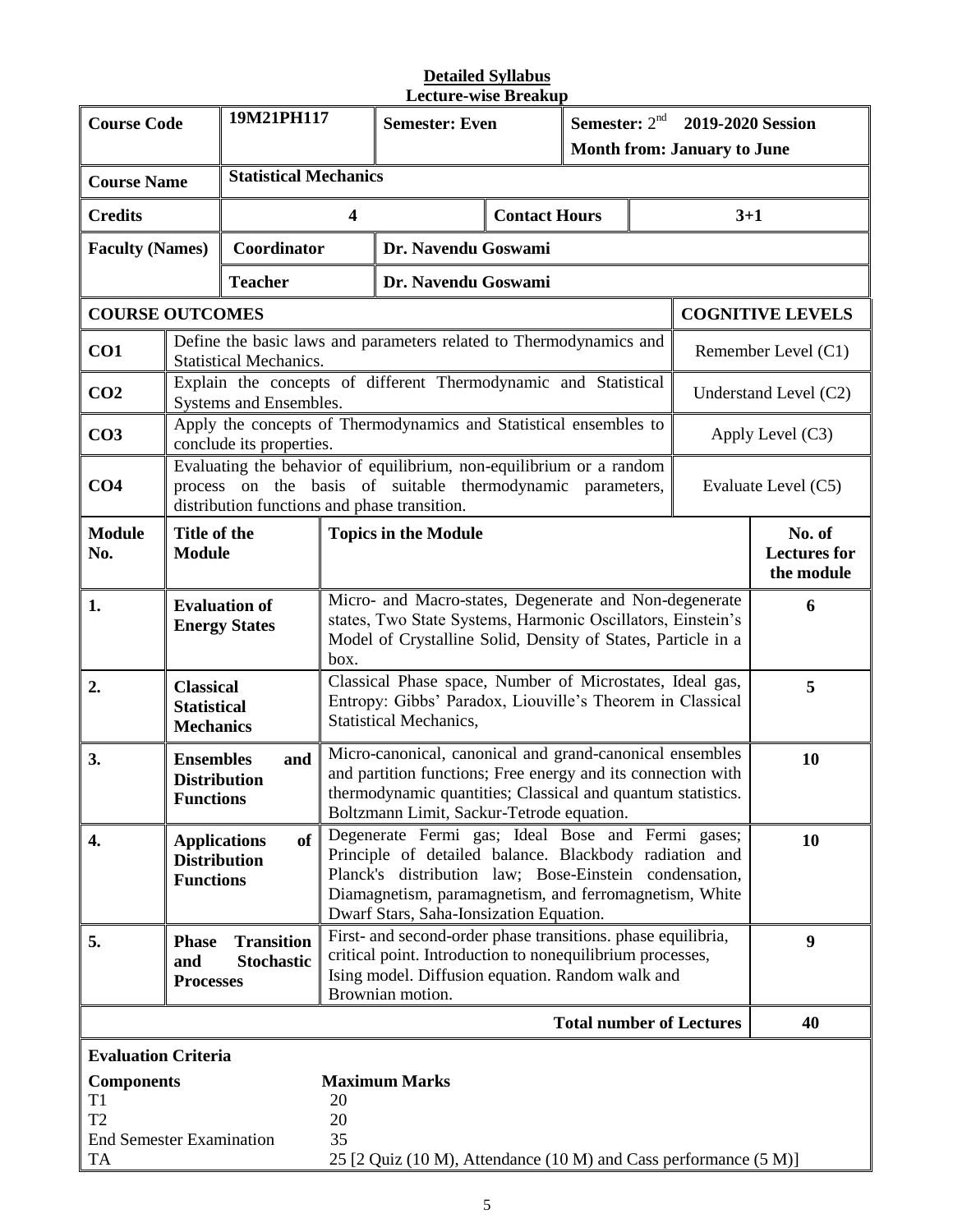| <b>Total</b>                                                                                                                                                                              | 100                                                                                             |  |  |  |  |
|-------------------------------------------------------------------------------------------------------------------------------------------------------------------------------------------|-------------------------------------------------------------------------------------------------|--|--|--|--|
| <b>Recommended Reading material:</b> Author(s), Title, Edition, Publisher, Year of Publication etc. (Text books,<br>Reference Books, Journals, Reports, Websites etc. in the IEEE format) |                                                                                                 |  |  |  |  |
|                                                                                                                                                                                           | Frederick Reif, Fundamentals of Statistical and Thermal Physics, Waveland Pr Inc, 2008.         |  |  |  |  |
| 2.                                                                                                                                                                                        | Kerson Huang, Statistical Mechanics, Wiley, 2 <sup>nd</sup> Ed., 1987.                          |  |  |  |  |
| 3.                                                                                                                                                                                        | R K Pathria, Paul D. Beale, Statistical Mechanics, Academic Press, 3 <sup>rd</sup> Ed., 2011.   |  |  |  |  |
| 4.                                                                                                                                                                                        | Statistical Mechanics, Richard P. Feynman, Westview Press, USA, 2008                            |  |  |  |  |
| 5.                                                                                                                                                                                        | Statistical Mechanics: An Elementary Outline (Rev.Ed.), Avijit Lahiri, Universities Press, 2015 |  |  |  |  |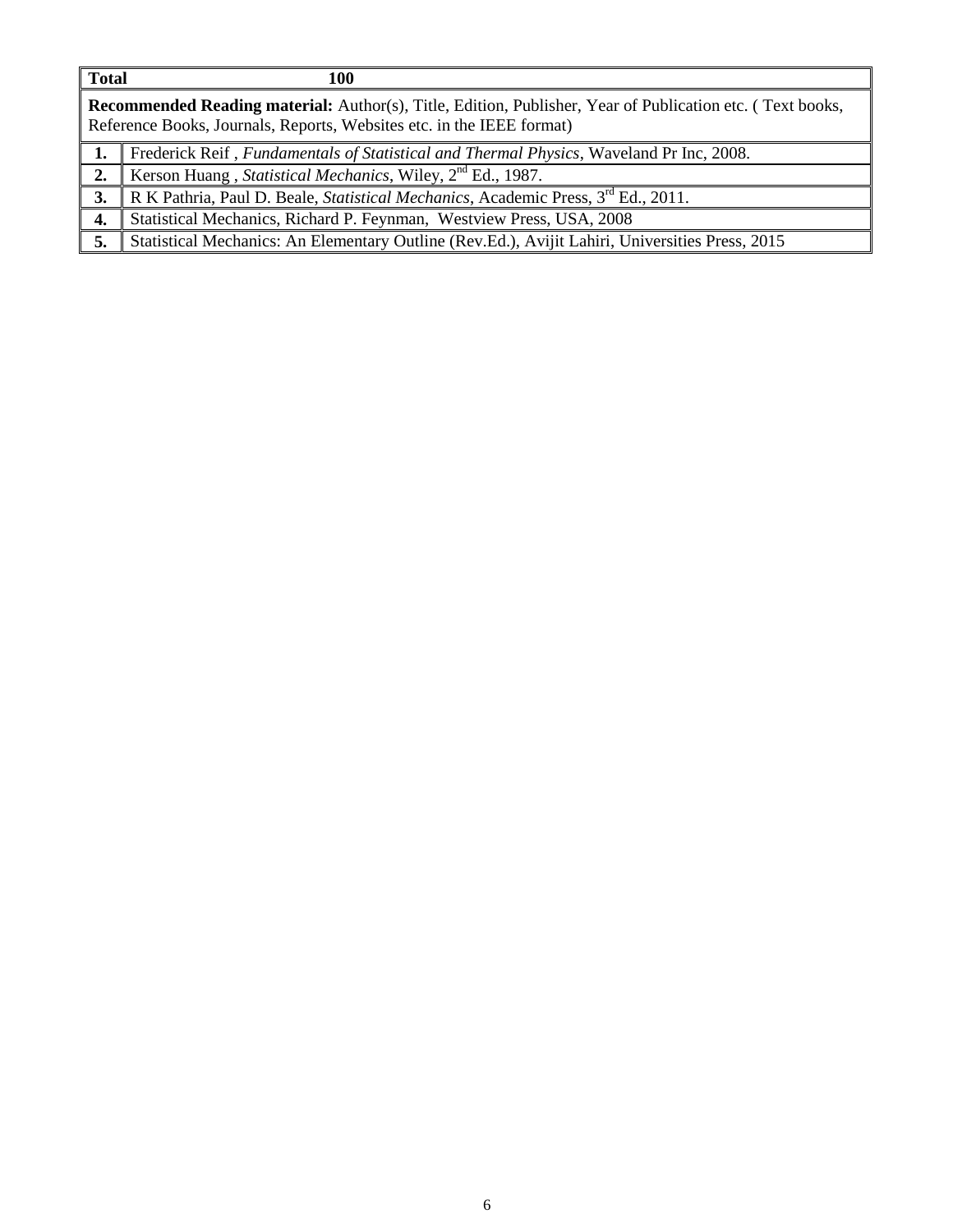| <b>Course Code</b>     |                                    | 19B21PH118                         | <b>Semester: EVEN</b>                                                                                                                                                                                                                                                                                                                                                                                                           |                                                                                                                                                                                                                                                                                                | <b>Semester: <math>2nd</math> Session:</b> 2019 -2020<br><b>Month from: Jan to June</b> |  |  |                 |                                             |  |
|------------------------|------------------------------------|------------------------------------|---------------------------------------------------------------------------------------------------------------------------------------------------------------------------------------------------------------------------------------------------------------------------------------------------------------------------------------------------------------------------------------------------------------------------------|------------------------------------------------------------------------------------------------------------------------------------------------------------------------------------------------------------------------------------------------------------------------------------------------|-----------------------------------------------------------------------------------------|--|--|-----------------|---------------------------------------------|--|
| <b>Course Name</b>     |                                    |                                    | <b>Condensed Matter Physics</b>                                                                                                                                                                                                                                                                                                                                                                                                 |                                                                                                                                                                                                                                                                                                |                                                                                         |  |  |                 |                                             |  |
| <b>Credits</b>         |                                    |                                    | 4                                                                                                                                                                                                                                                                                                                                                                                                                               |                                                                                                                                                                                                                                                                                                | <b>Contact Hours</b>                                                                    |  |  | $3 + 1$         |                                             |  |
| <b>Faculty (Names)</b> |                                    | Coordinator                        |                                                                                                                                                                                                                                                                                                                                                                                                                                 | Prof. R.K. Dwivedi                                                                                                                                                                                                                                                                             |                                                                                         |  |  |                 |                                             |  |
|                        |                                    | <b>Teacher</b>                     |                                                                                                                                                                                                                                                                                                                                                                                                                                 | Prof. R.K. Dwivedi                                                                                                                                                                                                                                                                             |                                                                                         |  |  |                 |                                             |  |
| <b>COURSE OUTCOMES</b> |                                    |                                    |                                                                                                                                                                                                                                                                                                                                                                                                                                 |                                                                                                                                                                                                                                                                                                |                                                                                         |  |  |                 | <b>COGNITIVE LEVELS</b>                     |  |
| CO <sub>1</sub>        |                                    |                                    |                                                                                                                                                                                                                                                                                                                                                                                                                                 | To recall the basic concept of space lattice, lattice type and crystal<br>Remembering (C1)<br>structure, Bonding, band diagrams, heat capacity, thermal expansion,<br>thermal and electronic conduction in solids like metals,<br>semiconductors,, dielectrics, magnetics and superconductors. |                                                                                         |  |  |                 |                                             |  |
| CO <sub>2</sub>        |                                    | mathematical expressions involved. |                                                                                                                                                                                                                                                                                                                                                                                                                                 | To Illustrate the Debye and Einstein's model, Croning-Penny model<br>Understanding $(C2)$<br>and various physical phenomena with interpretation based on the                                                                                                                                   |                                                                                         |  |  |                 |                                             |  |
| CO <sub>3</sub>        |                                    | State Physics.                     |                                                                                                                                                                                                                                                                                                                                                                                                                                 | Apply the concepts/principles to solve the problems related to Solid                                                                                                                                                                                                                           |                                                                                         |  |  | Applying $(C3)$ |                                             |  |
| CO <sub>4</sub>        |                                    | and properties                     |                                                                                                                                                                                                                                                                                                                                                                                                                                 | Analyze and examine the crystal structure of solids, thermal, electrical<br>and electronic properties and establish a correlation between structure                                                                                                                                            |                                                                                         |  |  | Analyze level   |                                             |  |
| <b>Module</b><br>No.   | Title of the<br><b>Module</b>      |                                    |                                                                                                                                                                                                                                                                                                                                                                                                                                 | <b>Topics in the Module</b>                                                                                                                                                                                                                                                                    |                                                                                         |  |  |                 | No. of<br><b>Lectures for</b><br>the module |  |
| 1.                     |                                    | <b>Crystal Physics</b>             | Concept of space lattice, basis and primitive cell, bravais<br>12<br>lattices, Crystal Symmetry, intercepts of plane and miller<br>indices, lattice type, packing efficiency, reciprocal lattice,<br>structure factor, crystal structures (NaCl, CsCl, Diamond<br>and cubic ZnS) and Brag's law and X-ray diffraction<br>methods. Bonding in solids, ionic bonding, Cohesive<br>energy and Madelung Constant in ionic crystals. |                                                                                                                                                                                                                                                                                                |                                                                                         |  |  |                 |                                             |  |
| 2.                     |                                    | <b>Thermal Properties</b>          |                                                                                                                                                                                                                                                                                                                                                                                                                                 | 10<br>Phonon heat capacity, specific heat, Density of states in one<br>dimension, Density of states in three dimension, Debye's<br>model for density of space, Debye $T^3$ Law, Einstein model<br>density of states, Thermal conductivity, A brief introduction<br>to Imperfections.           |                                                                                         |  |  |                 |                                             |  |
| 3.                     | Band theory of<br>solids           |                                    |                                                                                                                                                                                                                                                                                                                                                                                                                                 | Free electron model, Origin of energy gap, Bloch theorem,<br>Croning-Penney model, Wave function of electron in a<br>periodic potential, Energy band formation in solids,<br>Classification of solids into metals, semiconductors and<br>insulators.                                           |                                                                                         |  |  |                 | 8                                           |  |
|                        | Electrical<br>properties in solids |                                    | carrier                                                                                                                                                                                                                                                                                                                                                                                                                         | Electrical conduction in metals and semiconductors,<br>Intrinsic and Extrinsic semiconductors, mobility, Intrinsic<br>concentration,<br>impurity<br>diffusion,<br>Carrier<br>concentration of n-type and p-type semiconductors.                                                                |                                                                                         |  |  |                 | 5                                           |  |
| 4.                     |                                    | Superconductivity                  |                                                                                                                                                                                                                                                                                                                                                                                                                                 | Occurrence of superconductivity, Meissner effect, Type -I<br>and Type-II superconductor, Heat capacity, Energy gap,<br>Isotope effect. Microwave and Infrared properties. London                                                                                                               |                                                                                         |  |  |                 | 5                                           |  |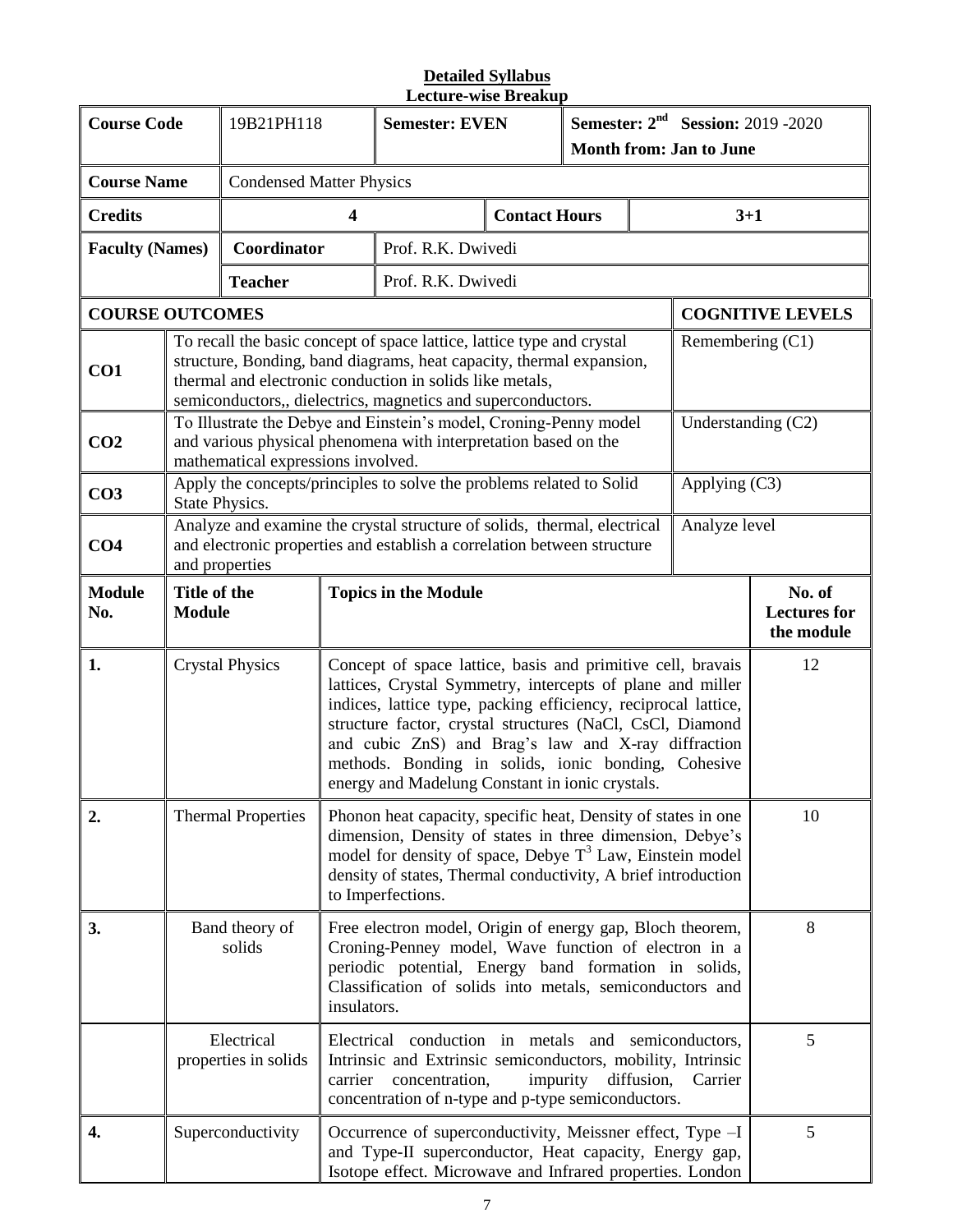|                                 |                                                                                |                                     | equations and BCS theory.                                                                                                                                                                 |  |  |  |  |  |
|---------------------------------|--------------------------------------------------------------------------------|-------------------------------------|-------------------------------------------------------------------------------------------------------------------------------------------------------------------------------------------|--|--|--|--|--|
| <b>Total number of Lectures</b> |                                                                                |                                     |                                                                                                                                                                                           |  |  |  |  |  |
|                                 | <b>Evaluation Criteria</b>                                                     |                                     |                                                                                                                                                                                           |  |  |  |  |  |
|                                 | <b>Components</b>                                                              |                                     | <b>Maximum Marks</b>                                                                                                                                                                      |  |  |  |  |  |
| T1                              |                                                                                |                                     | 20                                                                                                                                                                                        |  |  |  |  |  |
| T <sub>2</sub>                  |                                                                                |                                     | 20                                                                                                                                                                                        |  |  |  |  |  |
|                                 |                                                                                | End Semester Examination            | 35                                                                                                                                                                                        |  |  |  |  |  |
| TA.                             |                                                                                |                                     | 25 [2 Quiz (10 M), Attendance (10 M) and Cass performance $(5 M)$ ]                                                                                                                       |  |  |  |  |  |
| <b>Total</b>                    |                                                                                |                                     | 100                                                                                                                                                                                       |  |  |  |  |  |
|                                 |                                                                                |                                     | <b>Recommended Reading material:</b> Author(s), Title, Edition, Publisher, Year of Publication etc. (Text books,<br>Reference Books, Journals, Reports, Websites etc. in the IEEE format) |  |  |  |  |  |
| 1.                              |                                                                                | Solid State Physics by A. J. Dekker |                                                                                                                                                                                           |  |  |  |  |  |
| 2.                              | Solid State Physics by Charles Kittel, Wiley Publication, Eight Edition (2017) |                                     |                                                                                                                                                                                           |  |  |  |  |  |
| 3.                              |                                                                                |                                     | Solid State Physics by N. W. Ashcroft & N. D. Mermin                                                                                                                                      |  |  |  |  |  |
| 4.                              |                                                                                |                                     | Solid State Physics by S.O. Pillai, New Age Publications (Revised sixth Ed. (2007)                                                                                                        |  |  |  |  |  |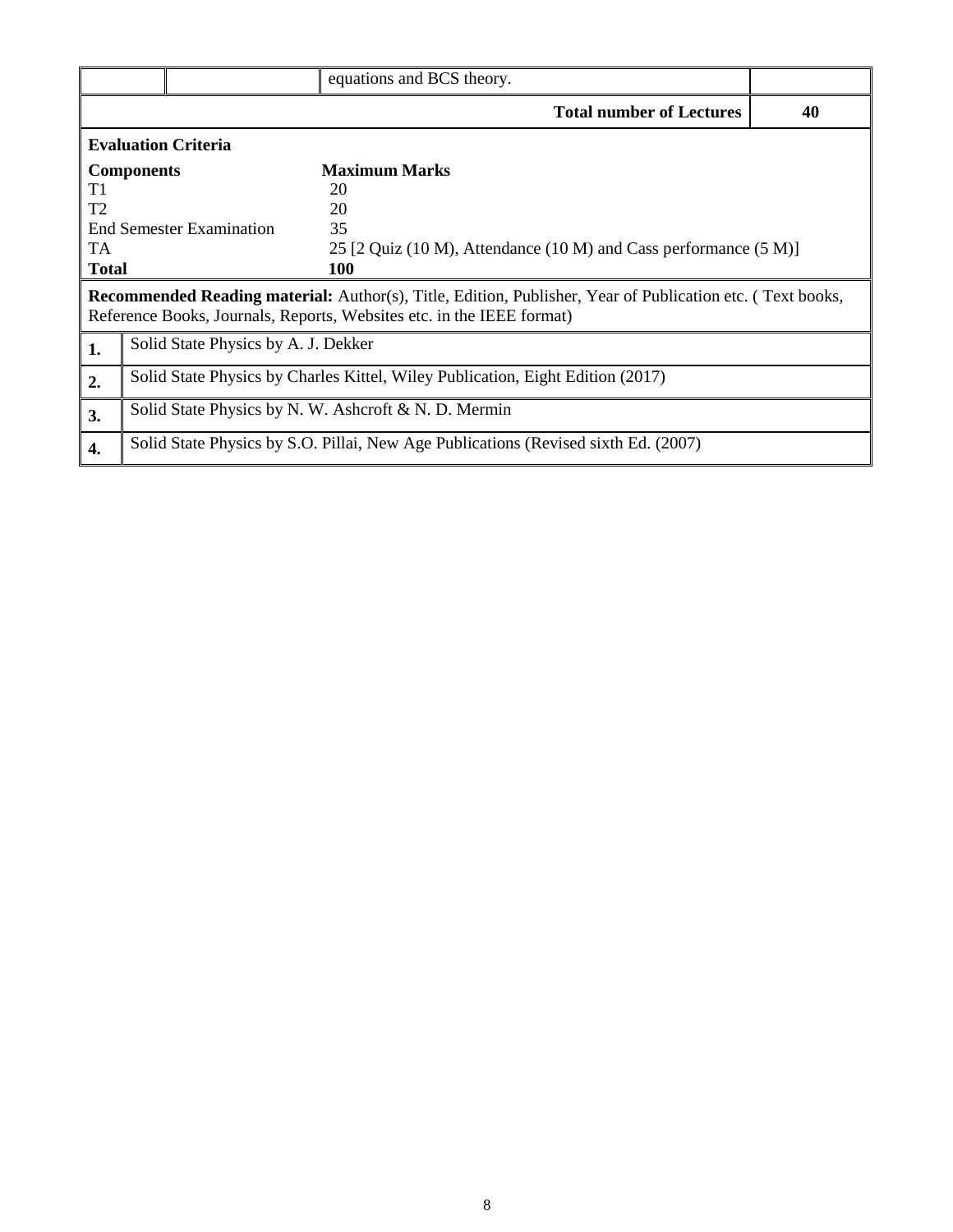## **Detailed Syllabus Lab-wise Breakup**

| <b>Course Code</b>     | 19M25PH112<br><b>Semester: EVEN</b>                                                               |                                                                         |                                     | Semester: $2nd$ Session: 2019 -2020<br><b>Month from: Jan to June</b> |  |                         |
|------------------------|---------------------------------------------------------------------------------------------------|-------------------------------------------------------------------------|-------------------------------------|-----------------------------------------------------------------------|--|-------------------------|
| <b>Course Name</b>     |                                                                                                   | Laboratory-2                                                            |                                     |                                                                       |  |                         |
| <b>Credits</b>         |                                                                                                   | 4                                                                       |                                     | <b>Contact Hours</b>                                                  |  | 8                       |
| <b>Faculty (Names)</b> |                                                                                                   | Coordinator(s)                                                          | B. C. Joshi                         |                                                                       |  |                         |
|                        |                                                                                                   | Teacher(s)<br>(Alphabetically)                                          | Dinesh Tripathi and Himanshu Pandey |                                                                       |  |                         |
| <b>COURSE OUTCOMES</b> |                                                                                                   |                                                                         |                                     |                                                                       |  | <b>COGNITIVE LEVELS</b> |
| CO <sub>1</sub>        |                                                                                                   | Recall components of electronic circuits used in the experiments.       |                                     |                                                                       |  | Remembering $(C1)$      |
| CO <sub>2</sub>        | experiments.                                                                                      | Explain key applications of electronic circuits and devices used in the |                                     |                                                                       |  | Understanding $(C2)$    |
| CO <sub>3</sub>        | Model the circuits using electronic components and perform the<br>Applying $(C3)$<br>experiments. |                                                                         |                                     |                                                                       |  |                         |
| CO <sub>4</sub>        |                                                                                                   | Analyze the data obtained and calculate the error.                      |                                     |                                                                       |  | Analyzing (C4)          |
| CO <sub>5</sub>        |                                                                                                   | Interpret and justify the results.                                      |                                     |                                                                       |  | Evaluating (C5)         |

| <b>Module</b><br>No. | <b>Title of the Module</b> | <b>List of Experiments</b>                                                                                                                                                                                                                                                                                                                                                                                                                                                                                                                                                                                                                                                                                                                                     | $\bf CO$ |
|----------------------|----------------------------|----------------------------------------------------------------------------------------------------------------------------------------------------------------------------------------------------------------------------------------------------------------------------------------------------------------------------------------------------------------------------------------------------------------------------------------------------------------------------------------------------------------------------------------------------------------------------------------------------------------------------------------------------------------------------------------------------------------------------------------------------------------|----------|
| 1.                   | <b>Electronics</b>         | 1. To assemble a two stage common emitter RC coupled<br>amplifier and to measure the gain as a function of frequency<br>and hence find the gain band width<br>2. Design and realize Inverting and Non-inverting amplifier<br>using 741 Op-amp.<br>3. To design and test the performance of an integrator using 741<br>OP AMP<br>4. To study and calculate the frequency of oscillations of Colpitts<br>oscillator.<br>5. To study and calculate frequency of oscillations of OP-AMP<br>based Hartley Oscillator.<br>6. Design of an RC Phase Shift Oscillator (Using IC 741 OP<br>AMP) and calculation of its frequency of oscillation.<br>7. To design and set up (a) half adder $&$ half subtractor and (b)<br>full adder & full subtractor using NAND gate. | $1-5$    |
|                      |                            | 8. To study the single stage amplifiers; using BJT in common<br>emitter (CE) configuration and to learn its application as a                                                                                                                                                                                                                                                                                                                                                                                                                                                                                                                                                                                                                                   |          |